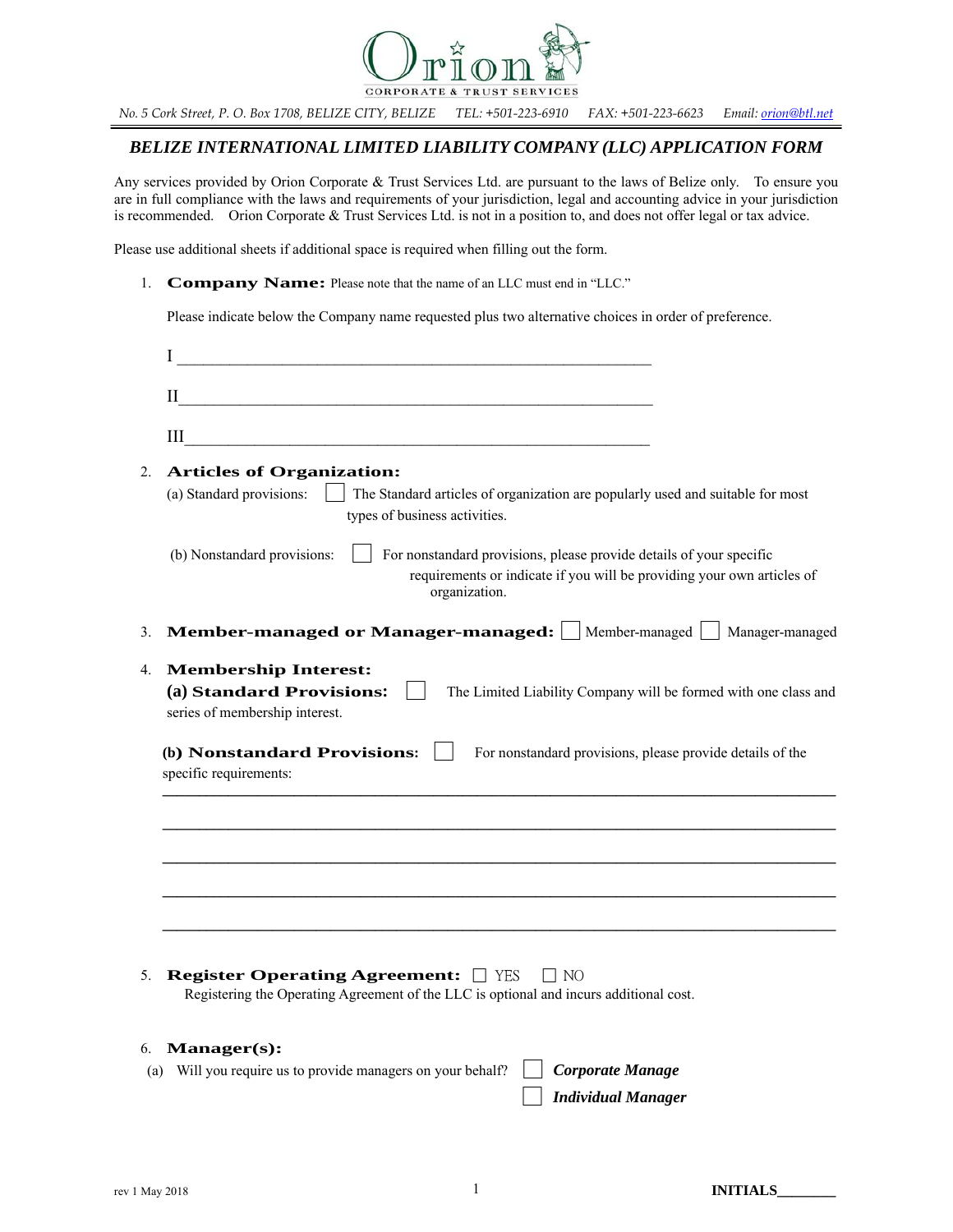

|                                                                                             | Nationality/Passport No:<br>> Birth Date: 0ccupation: 0ccupation: 0.000 0.000 0.000 0.000 0.000 0.000 0.000 0.000 0.000 0.000 0.000 0.000 0.000 0.000 0.000 0.000 0.000 0.000 0.000 0.000 0.000 0.000 0.000 0.000 0.000 0.000 0.000 0.000 0.000 0.000 0.00 |                                         |                       |                           |                              |  |  |
|---------------------------------------------------------------------------------------------|------------------------------------------------------------------------------------------------------------------------------------------------------------------------------------------------------------------------------------------------------------|-----------------------------------------|-----------------------|---------------------------|------------------------------|--|--|
|                                                                                             |                                                                                                                                                                                                                                                            |                                         |                       |                           |                              |  |  |
|                                                                                             | Address: <u>Address</u> : Address: Address: Address: Address: Address: Address: Address: Address: Address: Address: Address: Address: Address: Address: Address: Address: Address: Address: Address: Address: Address: Address: Addr                       |                                         |                       |                           |                              |  |  |
|                                                                                             |                                                                                                                                                                                                                                                            |                                         |                       |                           |                              |  |  |
|                                                                                             |                                                                                                                                                                                                                                                            |                                         |                       | Nationality/Passport No:  |                              |  |  |
|                                                                                             | $\triangleright$ Birth Date:                                                                                                                                                                                                                               |                                         |                       |                           |                              |  |  |
|                                                                                             |                                                                                                                                                                                                                                                            |                                         |                       |                           |                              |  |  |
|                                                                                             |                                                                                                                                                                                                                                                            |                                         |                       |                           |                              |  |  |
|                                                                                             | Birth Date:                                                                                                                                                                                                                                                |                                         |                       |                           |                              |  |  |
| ⋗                                                                                           |                                                                                                                                                                                                                                                            |                                         |                       |                           |                              |  |  |
|                                                                                             |                                                                                                                                                                                                                                                            |                                         |                       |                           |                              |  |  |
|                                                                                             |                                                                                                                                                                                                                                                            |                                         |                       |                           |                              |  |  |
|                                                                                             |                                                                                                                                                                                                                                                            |                                         | ➤                     |                           |                              |  |  |
|                                                                                             |                                                                                                                                                                                                                                                            |                                         | ⋗                     | Capital Contribution (\$) |                              |  |  |
|                                                                                             |                                                                                                                                                                                                                                                            |                                         |                       |                           |                              |  |  |
|                                                                                             | Birth Date:                                                                                                                                                                                                                                                |                                         |                       |                           |                              |  |  |
|                                                                                             |                                                                                                                                                                                                                                                            | $\begin{tabular}{c} Tel: \end{tabular}$ |                       |                           | $\text{Fax:}\n\qquad \qquad$ |  |  |
|                                                                                             |                                                                                                                                                                                                                                                            |                                         |                       |                           |                              |  |  |
| ⋗<br>$\blacktriangleright$<br>≻<br>⋗<br>$\blacktriangleright$<br>≻<br>$\blacktriangleright$ |                                                                                                                                                                                                                                                            |                                         | $\blacktriangleright$ | Membership Interest (%)   |                              |  |  |
|                                                                                             |                                                                                                                                                                                                                                                            |                                         | ⋗                     |                           |                              |  |  |
| 8.                                                                                          |                                                                                                                                                                                                                                                            |                                         |                       |                           |                              |  |  |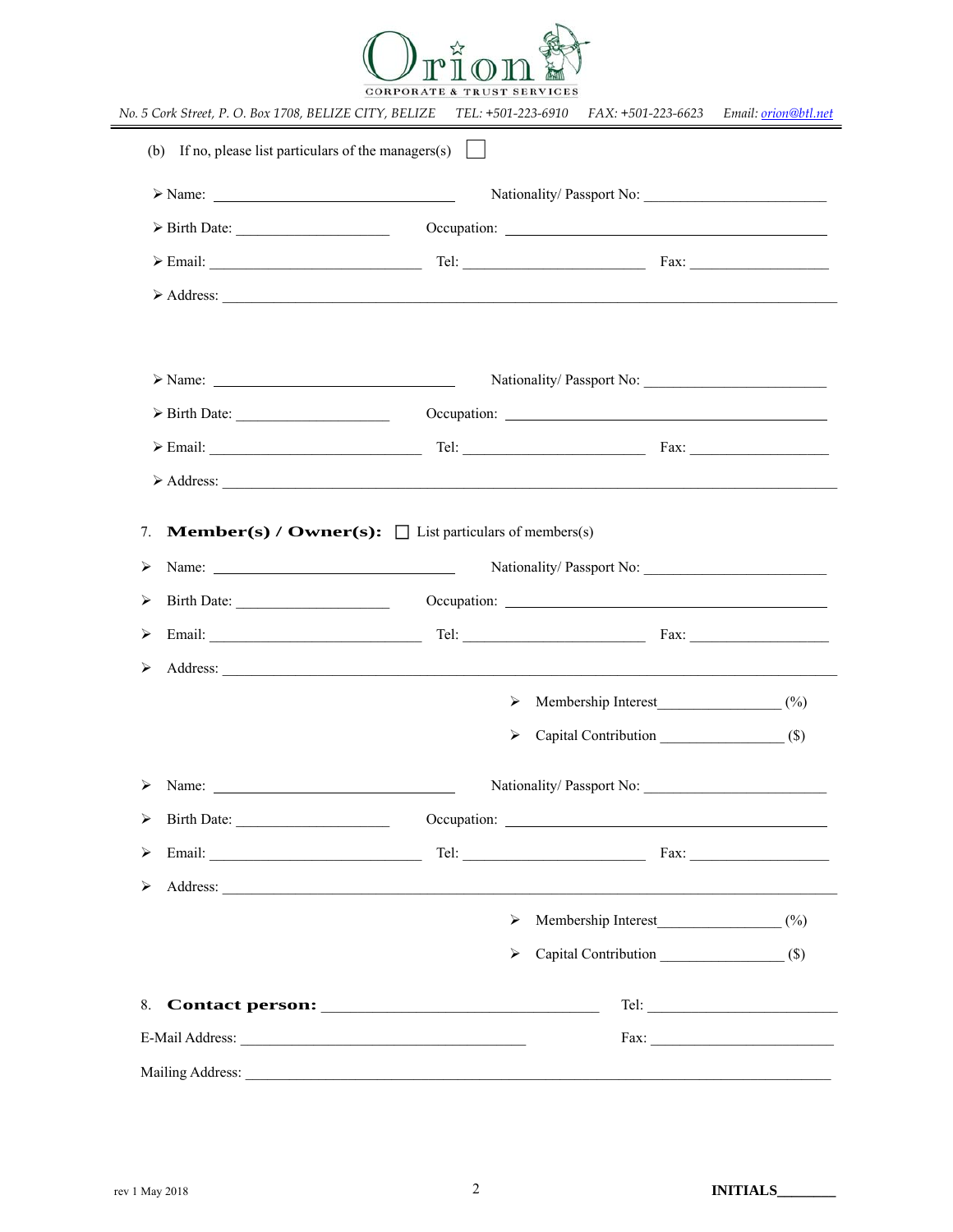

*No. 5 Cork Street, P. O. Box 1708, BELIZE CITY, BELIZE TEL: +501-223-6910 FAX: +501-223-6623 Email: orion@btl.net*

### 9. **Public Office:**

(i.) Does any Manager, Member, Beneficial Owner, or their close family member hold political or public office in any country?  $\Box$  YES  $\Box$  NO

(ii.) Has any Manager, Member, Beneficial Owner, or their close family member held political or public office in any country within the last ten years?  $\Box$  YES  $\Box$  NO

 $\_$  , and the contribution of the contribution of the contribution of the contribution of  $\mathcal{L}_\text{max}$ 

Please elaborate if the answer is YES to any of the above:

10. **Correspondence:** Please note that all annual license fees are due two weeks before the anniversary of the incorporation date. The Client is responsible for timely payment and to keep us advised of any payment remitted or any changes in correspondence address.

(a)  $\parallel$  Send any invoices, notices or other correspondence via

| $\Box$ Email   |  |
|----------------|--|
| $\Box$ Airmail |  |
| $\Box$ Fax     |  |
|                |  |

|  | (b) $\Box$ Do not send any correspondence via $\Box$ Email | $\Box$ Airmail | $\Box$ Fax |
|--|------------------------------------------------------------|----------------|------------|
|--|------------------------------------------------------------|----------------|------------|

- 11. **Renewal:** It is agreed by all parties that it is the residual responsibility of the Owner to request such outstanding amounts annually, as increased fees and penalties may become due depending on how long such fees have not been paid and ultimately leading even to the irreversible striking off of the said Company for non-payment and no responsibility or liability shall rest with Orion or any of its officers or employees in such event of late or increased fees or striking off.
- 12. **Payment:** We/I authorize Orion Corporate & Trust Services Ltd. to establish a Belize Limited Liability Company in accordance with the foregoing instructions. It is agreed that if we/I request additional work from Orion Corporate & Trust Services Ltd., its nominees, associates, or subsidiaries; I will be billed at the hourly rate of USD150.00 or such other rate as may be mutually agreed between Orion Corporate & Trust Services Ltd. and ourselves/ myself.
- 13. **Accounting Records:** Under the laws of Belize it is mandatory for all Belize companies and entities to keep reliable accounting records. The accounting records shall include sufficient information to explain the company's transactions and determine the financial position of the entity with reasonable accuracy. The entity shall provide its registered agent with a written record of the physical address of the place(s) where the accounting records are kept and notify the registered agent of any change thereto within fourteen (14) days.

 $\mathcal{L}_\mathcal{L}$ 

The physical address for retention of accounting records/transaction records for the company is:

APPLICANT SIGNATURE APPLICANT SIGNATURE

Date: Date: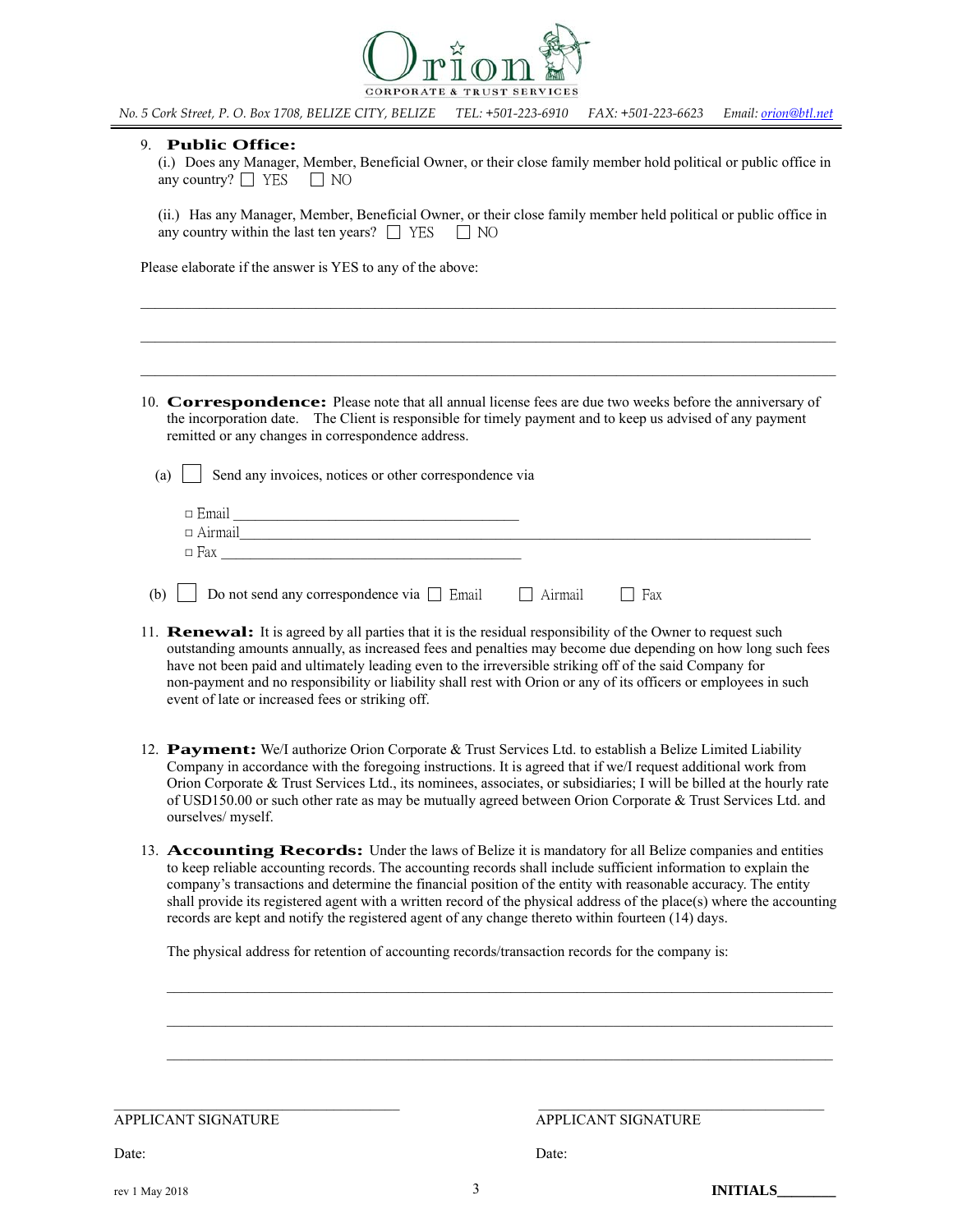

*No. 5 Cork Street, P. O. Box 1708, BELIZE CITY, BELIZE TEL: +501-223-6910 FAX: +501-223-6623 Email: orion@btl.net*

### Terms & Conditions

These conditions shall be deemed to be incorporated into all contracts made by Orion Corporate & Trust Services Ltd. ("the Company") and all work undertaken or goods supplied by the Company shall be deemed to be carried out pursuant to a contract incorporating these conditions. The person, firm or company from whom the Company receives instructions ("the Customer") shall be liable to the Company as a principal for all costs, charges and expenses that shall be due to the Company in respect of services carried out or goods supplied by the Company subject to these conditions whether or not such Customer purports to contract as an agent. A Customer may not assign the benefit or burden of any contract with the Company.

- 1. Any services will be provided or goods supplied by the Company as expeditiously as may be possible but the Company shall not be liable in respect of any failure to meet any specified delivery or completion date save that where the Company files, registers or submits documents or conducts agency services such services will be carried out by any due date having regard to the nature and time of the receipt of the Customer's instructions and any other delays outside the Company's control.
- 2-(1) Where advice is given or documents prepared the Company will use its best endeavors to ensure accuracy or such advice or documents having regard to the nature of the Customer's instructions. (2) Where goods are supplied or documents printed by the Company such goods or documents shall be reasonably adequate for the purpose intended and disclosed to the Company. (3) Information supplied by the Company shall be reasonably accurate having regard to the accuracy of the source material and the nature of the Customer's instructions.

#### 3. The Customer warrants:

- (1) that any instructions given by the Customer will not cause the Company to infringe the law of any country.
- (2) the accuracy of all information given to the Company by the Customer.
- (3) that where shares or company appointments are held by employees of the company in connection with the formation of a company for the Customer then immediately following the receipt of the necessary documents by the Customer all necessary steps will be taken to:
	- A). complete the transfer of such shares to the beneficial owner
	- B). implement the resignations of the employees or nominees of the company from the appointments in question and substitute the appointees of the beneficial owner of the new company.
	- C). thereafter complete the necessary statutory formalities in connection with the appointment of officers, registered office and the issue of shares.

4.So far as may be necessary for the execution of the Customer's instructions, the Customer authorizes the Company to sign the Customer's name upon Court and other official forms and applications and will indemnify the Company against all costs, claims, demands and expenses that may result from the Company's use of the Customer's name in connection with the making of applications to or the conduct of business in any Government Department, Court, Registry or other official body so far as such application or business may be necessary for the execution of the Customer's instructions. The copyright in all written material including documents, reports and record books prepared by the Company shall vest in the Company. The Customer shall have the right to use such material for the purpose intended by the Customer's instructions and for no other purpose. This condition shall not however apply where the Company has merely printed documents prepared by the Customer without the assistance of the Company.

5.The Company will perform the services required for the Customer with all reasonable diligence and skill if however any liability to the Customer shall arise on the part of the Company, its agents (whether under the express or implied terms of the contract or in negligence or in any other way) for any damage or loss sustained or incurred by the Customer. Such liability shall in all cases whatsoever be limited to the payment by the Company on its own behalf and on behalf of its agents by way of damages of an amount not exceeding USD500 in respect of any one claim or series of connected claims. Notwithstanding anything else contained in these conditions, the Company shall not be liable to the Customer for loss of profits, loss of contracts or other loss or damage arising indirectly or consequentially from negligence or breach or contract by the Company in the performance of its services. The Company shall have no liability to any instructions given orally for any misunderstanding or misinterpretation which may arise in relation thereto whether on the part of the Company or the Customer.

6.The Customer shall be responsible for and shall indemnify the Company against all liabilities relating to any loss or damage suffered by any third party arising as a result of work undertaken or goods supplied by the Company to or at the request of the Customer.

7. If payment shall not have been made by the Customer in accordance with conditions requested by the Company, the Company shall have the right to cancel any outstanding contracts with such Customer summarily by notice in writing without compensation to the Customer but with the right to be paid in respect of all work done for or goods supplied to the Customer and to be reimbursed the amount of all moneys paid out account of the Customer up to the date of such cancellation.

8. The Customer must inspect any goods supplied immediately upon receipt and shall give written notice to the Company within five working days from such inspection. If the Customer fails to give proper written notice the goods shall be deemed to be in all respects in accordance with the Customers instructions and the contract.

9. Any mail handling (whether Mail Receiving or Mail Forwarding) agreement between the Company and the Customer applies only to items containing documents of no commercial value and the Company is not responsible for items with commercial value, negotiable instruments or illegal items of whatever form or currency. The Company will not forward or hold suspicious or illegal items on behalf of the Customer, but will report and hand over such items to the proper authorities. The Company does not guarantee the reliability of any mail system in any country, including Belize.

10. If any Trust, IBC, or other structure that Orion provides services for enters litigation or is a party to litigation (as defendant or otherwise), Orion reserves the right to request a deposit or a retainer to cover anticipated legal fees, court costs, other parties attorneys' costs in event of loss, and litigation expenses, the unused portion of which will be refunded. Orion further reserves the right to resign or settle the court action in the best interest of Orion if circumstances dictate (which should be at the sole and absolute discretion of Orion) or if cooperation, communication, or other assistance or facilitation by applicant or beneficial owner is not forthcoming.

11. 5 Cork Street, Belize City, Belize is the official registered address for your International Limited Liability Company. This address should not be used as an operational address as Orion is not responsible for receiving correspondence on behalf of your company. Orion reserves the right to advise or inform any regulatory agency either in Belize or abroad, or any individual as the case may be, that business operations do not actually occur at our address.

It is agreed that if I request additional work from Orion Corporate & Trust Services Limited, its nominees, associates, or subsidiaries, I will be billed at the hourly rate of USD\$150.00 or such other rate as may be mutually agreed between Orion Corporate & Trust Services Limited and myself.

Date: Date:

**APPLICANT SIGNATURE APPLICANT SIGNATURE**